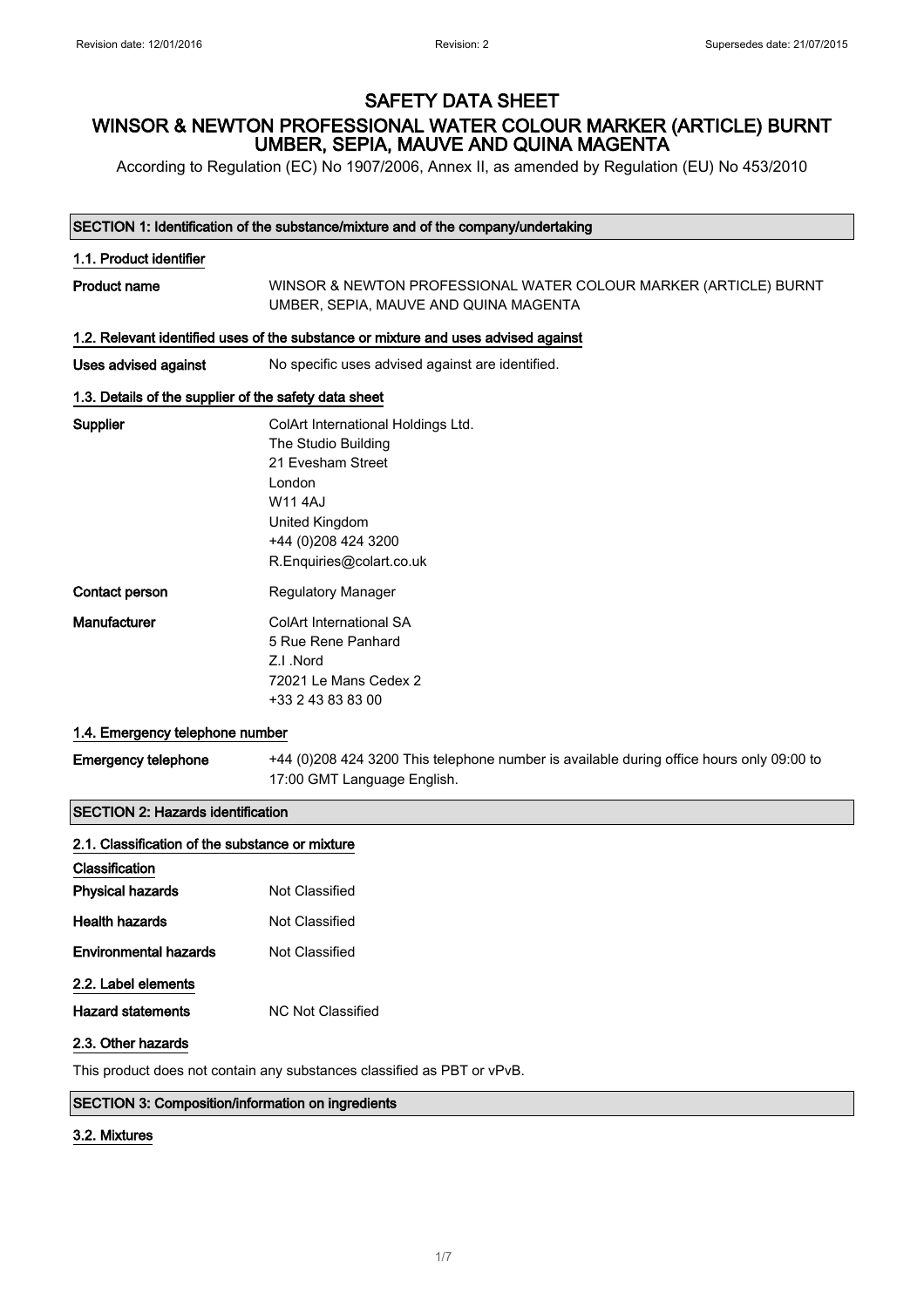| $1 - 5%$<br>Polyethylene glycol octylphenyl ether<br>CAS number: 9036-19-5 |                                                                                                                                                                                                                        |  |
|----------------------------------------------------------------------------|------------------------------------------------------------------------------------------------------------------------------------------------------------------------------------------------------------------------|--|
| Classification<br>Aquatic Chronic 3 - H412                                 | Classification (67/548/EEC or 1999/45/EC)                                                                                                                                                                              |  |
| <b>Composition comments</b>                                                | The Full Text for all R-Phrases and Hazard Statements are Displayed in Section 16.<br>Contains SVHC, CAS 9036-19-5 $\geq$ 0.1%.                                                                                        |  |
| <b>SECTION 4: First aid measures</b>                                       |                                                                                                                                                                                                                        |  |
| 4.1. Description of first aid measures                                     |                                                                                                                                                                                                                        |  |
| <b>General information</b>                                                 | If in doubt, get medical attention promptly. Show this Safety Data Sheet to the medical<br>personnel.                                                                                                                  |  |
| Inhalation                                                                 | Move affected person to fresh air and keep warm and at rest in a position comfortable for<br>breathing. Loosen tight clothing such as collar, tie or belt. Get medical attention if symptoms<br>are severe or persist. |  |
| Ingestion                                                                  | Rinse mouth thoroughly with water. Get medical advice/attention if you feel unwell. Do not<br>induce vomiting unless under the direction of medical personnel.                                                         |  |
| Skin contact                                                               | Rinse with water.                                                                                                                                                                                                      |  |
| Eye contact                                                                | Rinse with water. Get medical attention if any discomfort continues.                                                                                                                                                   |  |
| <b>Protection of first aiders</b>                                          | First aid personnel should wear appropriate protective equipment during any rescue.                                                                                                                                    |  |
|                                                                            | 4.2. Most important symptoms and effects, both acute and delayed                                                                                                                                                       |  |
| <b>General information</b>                                                 | The severity of the symptoms described will vary dependent on the concentration and the<br>length of exposure.                                                                                                         |  |
| Inhalation                                                                 | No specific symptoms known.                                                                                                                                                                                            |  |
| Ingestion                                                                  | No specific symptoms known.                                                                                                                                                                                            |  |
| <b>Skin contact</b>                                                        | No specific symptoms known.                                                                                                                                                                                            |  |
| Eye contact                                                                | No specific symptoms known. May be slightly irritating to eyes.                                                                                                                                                        |  |
|                                                                            | 4.3. Indication of any immediate medical attention and special treatment needed                                                                                                                                        |  |
| Notes for the doctor                                                       | Treat symptomatically.                                                                                                                                                                                                 |  |
| <b>SECTION 5: Firefighting measures</b>                                    |                                                                                                                                                                                                                        |  |
| 5.1. Extinguishing media                                                   |                                                                                                                                                                                                                        |  |
| Suitable extinguishing media                                               | The product is not flammable. Extinguish with alcohol-resistant foam, carbon dioxide, dry<br>powder or water fog. Use fire-extinguishing media suitable for the surrounding fire.                                      |  |
| Unsuitable extinguishing<br>media                                          | Do not use water jet as an extinguisher, as this will spread the fire.                                                                                                                                                 |  |
| 5.2. Special hazards arising from the substance or mixture                 |                                                                                                                                                                                                                        |  |
| Specific hazards                                                           | None known.                                                                                                                                                                                                            |  |
| <b>Hazardous combustion</b><br>products                                    | Thermal decomposition or combustion products may include the following substances:<br>Harmful gases or vapours.                                                                                                        |  |
| 5.3. Advice for firefighters                                               |                                                                                                                                                                                                                        |  |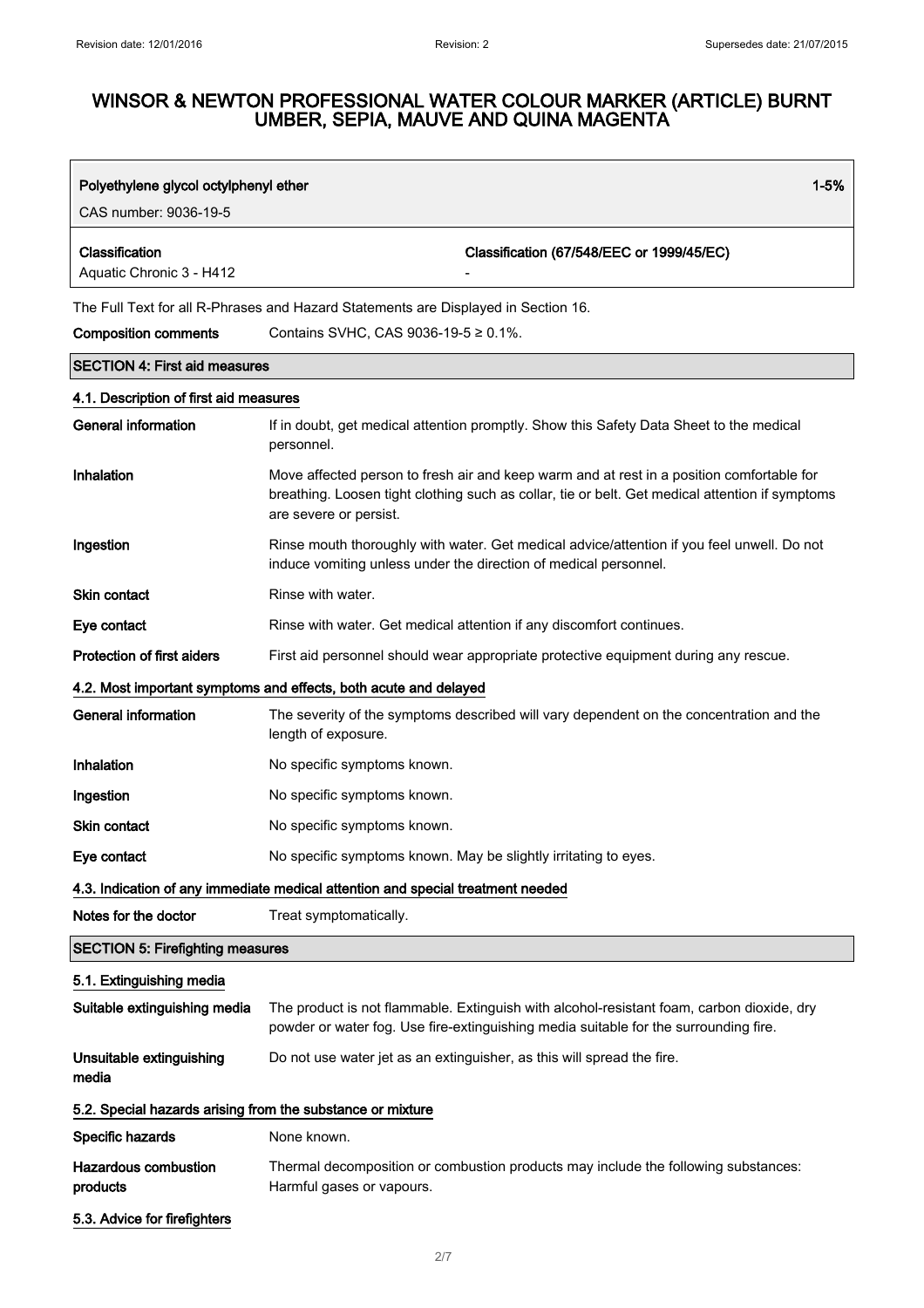| Protective actions during<br>firefighting                 | Avoid breathing fire gases or vapours. Evacuate area. Cool containers exposed to heat with<br>water spray and remove them from the fire area if it can be done without risk. Cool containers<br>exposed to flames with water until well after the fire is out. If a leak or spill has not ignited, use<br>water spray to disperse vapours and protect men stopping the leak. |  |
|-----------------------------------------------------------|------------------------------------------------------------------------------------------------------------------------------------------------------------------------------------------------------------------------------------------------------------------------------------------------------------------------------------------------------------------------------|--|
| Special protective equipment<br>for firefighters          | Wear positive-pressure self-contained breathing apparatus (SCBA) and appropriate protective<br>clothing. Firefighter's clothing conforming to European standard EN469 (including helmets,<br>protective boots and gloves) will provide a basic level of protection for chemical incidents.                                                                                   |  |
| <b>SECTION 6: Accidental release measures</b>             |                                                                                                                                                                                                                                                                                                                                                                              |  |
|                                                           | 6.1. Personal precautions, protective equipment and emergency procedures                                                                                                                                                                                                                                                                                                     |  |
| <b>Personal precautions</b>                               | Wear protective clothing as described in Section 8 of this safety data sheet. No action shall be<br>taken without appropriate training or involving any personal risk.                                                                                                                                                                                                       |  |
| 6.2. Environmental precautions                            |                                                                                                                                                                                                                                                                                                                                                                              |  |
| <b>Environmental precautions</b>                          | Avoid discharge into drains or watercourses or onto the ground.                                                                                                                                                                                                                                                                                                              |  |
| 6.3. Methods and material for containment and cleaning up |                                                                                                                                                                                                                                                                                                                                                                              |  |
| Methods for cleaning up                                   | Wear protective clothing as described in Section 8 of this safety data sheet. Clear up spills<br>immediately and dispose of waste safely. Flush contaminated area with plenty of water. Wash<br>thoroughly after dealing with a spillage. For waste disposal, see Section 13.                                                                                                |  |
| 6.4. Reference to other sections                          |                                                                                                                                                                                                                                                                                                                                                                              |  |
| Reference to other sections                               | For personal protection, see Section 8. See Section 11 for additional information on health<br>hazards. See Section 12 for additional information on ecological hazards. For waste disposal,<br>see Section 13.                                                                                                                                                              |  |
| <b>SECTION 7: Handling and storage</b>                    |                                                                                                                                                                                                                                                                                                                                                                              |  |
| 7.1. Precautions for safe handling                        |                                                                                                                                                                                                                                                                                                                                                                              |  |
| <b>Usage precautions</b>                                  | Read and follow manufacturer's recommendations. Wear protective clothing as described in<br>Section 8 of this safety data sheet. Keep away from food, drink and animal feeding stuffs.                                                                                                                                                                                       |  |
| Advice on general<br>occupational hygiene                 | Wash promptly if skin becomes contaminated. Take off contaminated clothing. Wash<br>contaminated clothing before reuse.                                                                                                                                                                                                                                                      |  |
|                                                           | 7.2. Conditions for safe storage, including any incompatibilities                                                                                                                                                                                                                                                                                                            |  |
| <b>Storage precautions</b>                                | Keep out of the reach of children. Keep away from food, drink and animal feeding stuffs. Keep<br>only in the original container. Keep container tightly closed, in a cool, well ventilated place.<br>Keep containers upright. Protect containers from damage.                                                                                                                |  |
| Storage class                                             | Unspecified storage.                                                                                                                                                                                                                                                                                                                                                         |  |
| 7.3. Specific end use(s)                                  |                                                                                                                                                                                                                                                                                                                                                                              |  |
| Specific end use(s)                                       | The identified uses for this product are detailed in Section 1.2.                                                                                                                                                                                                                                                                                                            |  |
| <b>SECTION 8: Exposure Controls/personal protection</b>   |                                                                                                                                                                                                                                                                                                                                                                              |  |
| 8.1. Control parameters                                   |                                                                                                                                                                                                                                                                                                                                                                              |  |
| 8.2. Exposure controls                                    |                                                                                                                                                                                                                                                                                                                                                                              |  |
| Appropriate engineering<br>controls                       | Provide adequate ventilation.                                                                                                                                                                                                                                                                                                                                                |  |
| Eye/face protection                                       | Avoid contact with eyes. Large Spillages: Eyewear complying with an approved standard<br>should be worn if a risk assessment indicates eye contact is possible.                                                                                                                                                                                                              |  |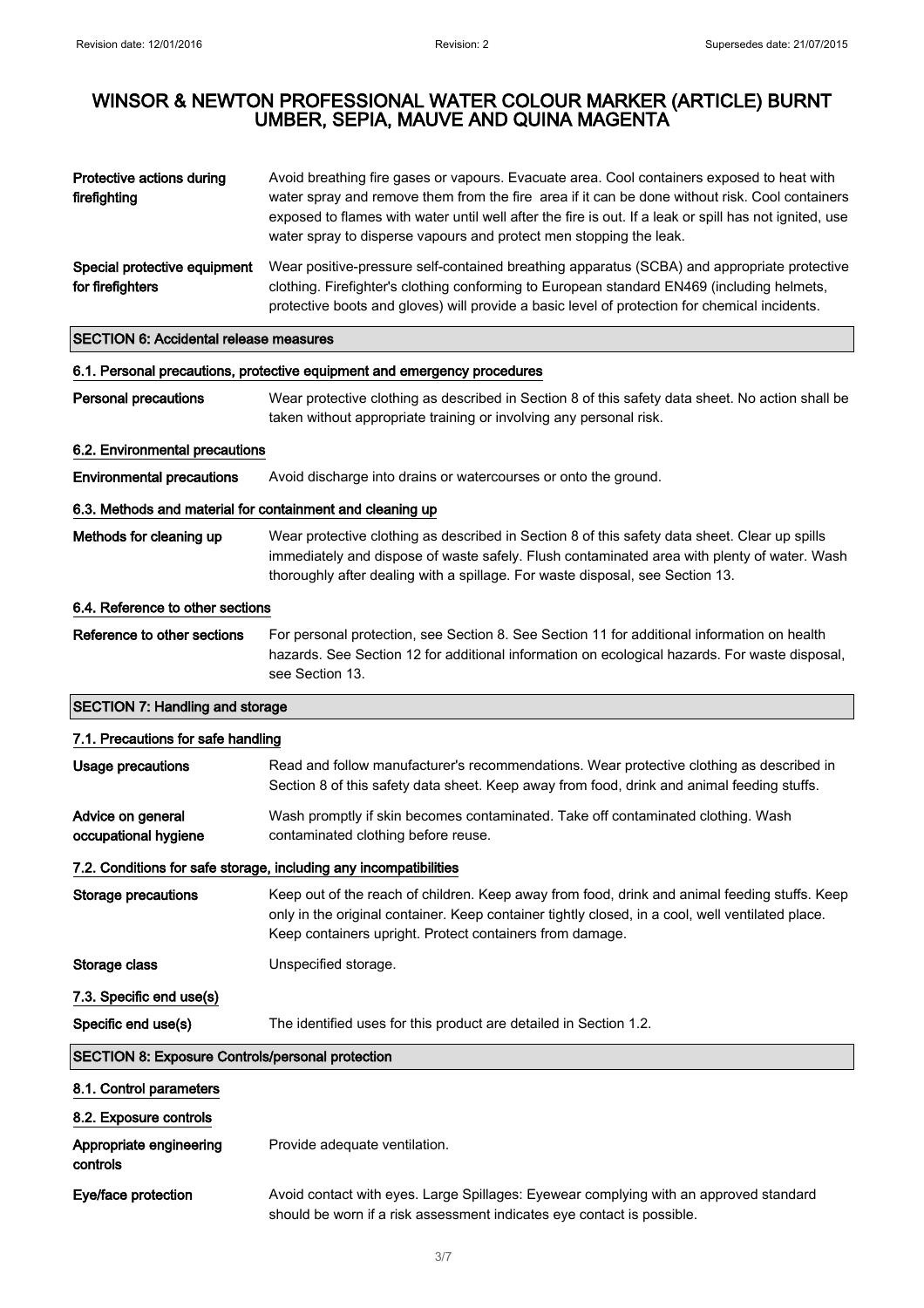| Hand protection                                                     | No specific hand protection recommended.                                                                                                                                |
|---------------------------------------------------------------------|-------------------------------------------------------------------------------------------------------------------------------------------------------------------------|
| Hygiene measures                                                    | Wash hands thoroughly after handling. Do not eat, drink or smoke when using this product.<br>Wash contaminated clothing before reuse.                                   |
| <b>Respiratory protection</b>                                       | No specific recommendations. Provide adequate ventilation. Large Spillages: If ventilation is<br>inadequate, suitable respiratory protection must be worn.              |
| <b>Environmental exposure</b><br>controls                           | Keep container tightly sealed when not in use. Avoid release to the environment.                                                                                        |
| <b>SECTION 9: Physical and Chemical Properties</b>                  |                                                                                                                                                                         |
| 9.1. Information on basic physical and chemical properties          |                                                                                                                                                                         |
| Appearance                                                          | Pens                                                                                                                                                                    |
| Colour                                                              | Various colours.                                                                                                                                                        |
| 9.2. Other information                                              |                                                                                                                                                                         |
| <b>SECTION 10: Stability and reactivity</b>                         |                                                                                                                                                                         |
| 10.1. Reactivity                                                    |                                                                                                                                                                         |
| Reactivity                                                          | There are no known reactivity hazards associated with this product.                                                                                                     |
| 10.2. Chemical stability                                            |                                                                                                                                                                         |
| <b>Stability</b>                                                    | Stable at normal ambient temperatures and when used as recommended. Stable under the<br>prescribed storage conditions.                                                  |
| 10.3. Possibility of hazardous reactions                            |                                                                                                                                                                         |
| Possibility of hazardous<br>reactions                               | No potentially hazardous reactions known.                                                                                                                               |
| 10.4. Conditions to avoid                                           |                                                                                                                                                                         |
| <b>Conditions to avoid</b>                                          | There are no known conditions that are likely to result in a hazardous situation.                                                                                       |
| 10.5. Incompatible materials                                        |                                                                                                                                                                         |
| Materials to avoid                                                  | No specific material or group of materials is likely to react with the product to produce a<br>hazardous situation.                                                     |
| 10.6. Hazardous decomposition products                              |                                                                                                                                                                         |
| Hazardous decomposition<br>products                                 | Does not decompose when used and stored as recommended. Thermal decomposition or<br>combustion products may include the following substances: Harmful gases or vapours. |
| <b>SECTION 11: Toxicological information</b>                        |                                                                                                                                                                         |
| 11.1. Information on toxicological effects                          |                                                                                                                                                                         |
| Acute toxicity - oral                                               |                                                                                                                                                                         |
| Notes (oral LD <sub>50</sub> )                                      | Based on available data the classification criteria are not met.                                                                                                        |
| Acute toxicity - dermal                                             |                                                                                                                                                                         |
| Notes (dermal LD <sub>50</sub> )                                    | Based on available data the classification criteria are not met.                                                                                                        |
| Acute toxicity - inhalation<br>Notes (inhalation LC <sub>50</sub> ) | Based on available data the classification criteria are not met.                                                                                                        |
| Skin corrosion/irritation                                           |                                                                                                                                                                         |
| Animal data                                                         | Based on available data the classification criteria are not met.                                                                                                        |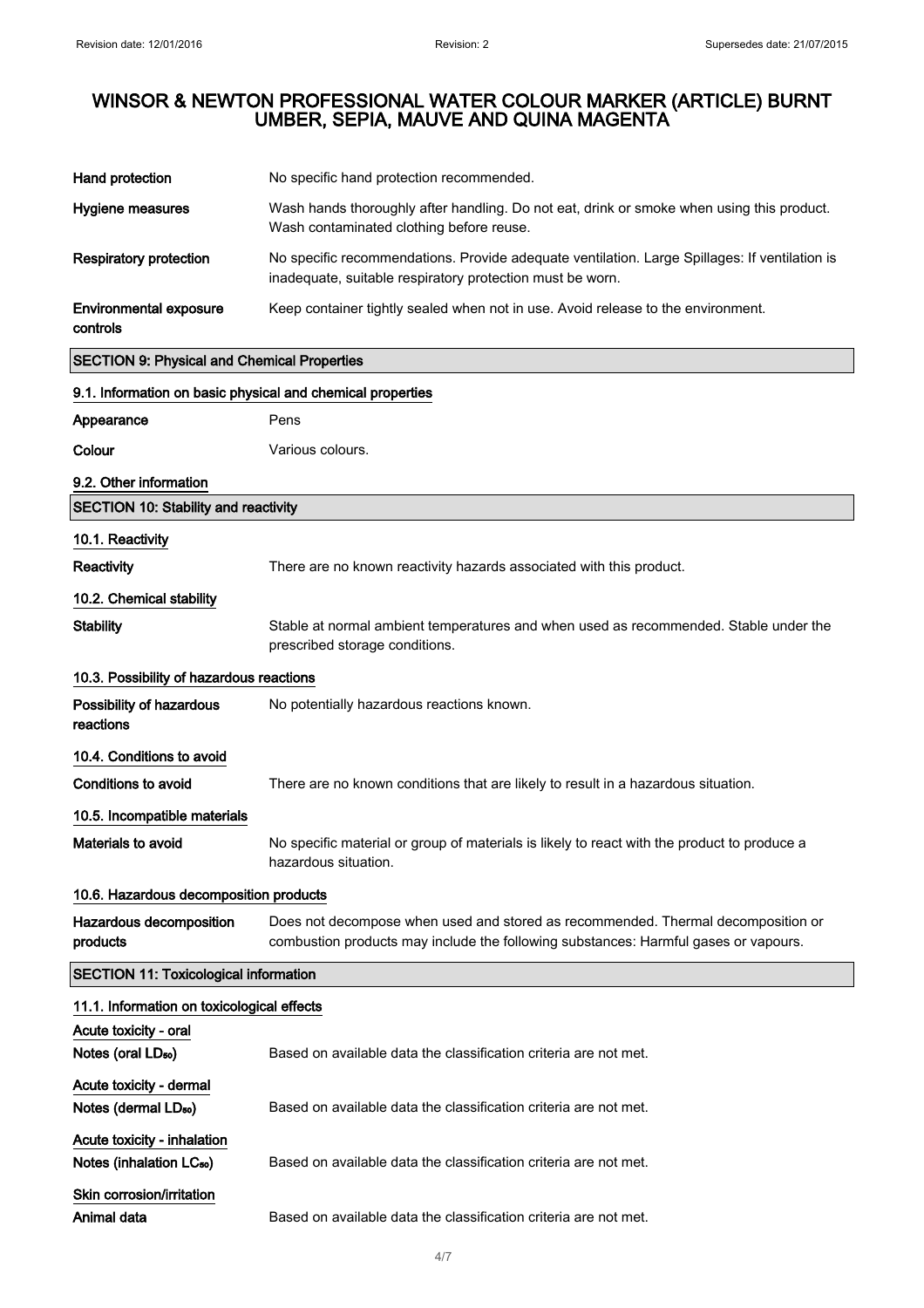| Serious eye damage/irritation<br>Serious eye damage/irritation       | Based on available data the classification criteria are not met.                                                                   |  |
|----------------------------------------------------------------------|------------------------------------------------------------------------------------------------------------------------------------|--|
| <b>Respiratory sensitisation</b><br><b>Respiratory sensitisation</b> | Based on available data the classification criteria are not met.                                                                   |  |
| <b>Skin sensitisation</b><br><b>Skin sensitisation</b>               | Based on available data the classification criteria are not met.                                                                   |  |
| Germ cell mutagenicity<br>Genotoxicity - in vitro                    | Based on available data the classification criteria are not met.                                                                   |  |
| Carcinogenicity<br>Carcinogenicity                                   | Based on available data the classification criteria are not met.                                                                   |  |
| <b>IARC</b> carcinogenicity                                          | None of the ingredients are listed or exempt.                                                                                      |  |
| Reproductive toxicity                                                |                                                                                                                                    |  |
| Reproductive toxicity - fertility                                    | Based on available data the classification criteria are not met.                                                                   |  |
| Reproductive toxicity -<br>development                               | Based on available data the classification criteria are not met.                                                                   |  |
| Specific target organ toxicity - single exposure                     |                                                                                                                                    |  |
| STOT - single exposure                                               | Not classified as a specific target organ toxicant after a single exposure.                                                        |  |
| Specific target organ toxicity - repeated exposure                   |                                                                                                                                    |  |
| STOT - repeated exposure                                             | Not classified as a specific target organ toxicant after repeated exposure.                                                        |  |
| <b>Aspiration hazard</b><br><b>Aspiration hazard</b>                 | Based on available data the classification criteria are not met.                                                                   |  |
| <b>General information</b>                                           | The severity of the symptoms described will vary dependent on the concentration and the<br>length of exposure.                     |  |
| Inhalation                                                           | No specific symptoms known.                                                                                                        |  |
| Ingestion                                                            | No specific symptoms known.                                                                                                        |  |
| Skin contact                                                         | No specific symptoms known.                                                                                                        |  |
| Eye contact                                                          | No specific symptoms known.                                                                                                        |  |
| <b>Target organs</b>                                                 | No specific target organs known.                                                                                                   |  |
| <b>SECTION 12: Ecological Information</b>                            |                                                                                                                                    |  |
| Ecotoxicity                                                          | Not regarded as dangerous for the environment. However, large or frequent spills may have<br>hazardous effects on the environment. |  |
| 12.1. Toxicity                                                       |                                                                                                                                    |  |
| <b>Toxicity</b>                                                      | Based on available data the classification criteria are not met.                                                                   |  |
| 12.2. Persistence and degradability                                  |                                                                                                                                    |  |
|                                                                      | Persistence and degradability The degradability of the product is not known.                                                       |  |
| 12.3. Bioaccumulative potential                                      |                                                                                                                                    |  |
| <b>Bioaccumulative potential</b>                                     | No data available on bioaccumulation.                                                                                              |  |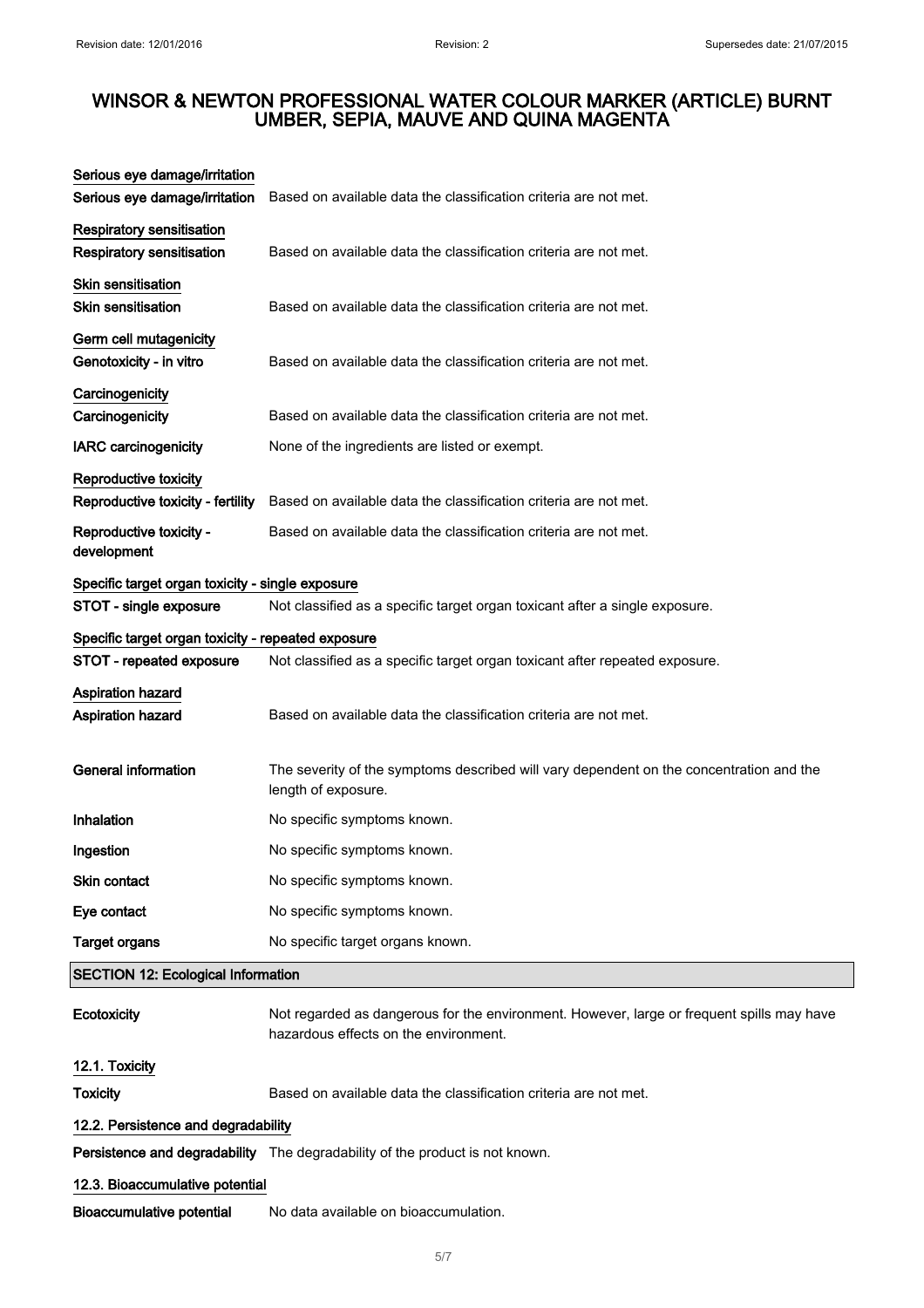| 12.4. Mobility in soil                     |                                                                                                                                                                                                                                                                                                                                                                                                                                                                                                                           |  |
|--------------------------------------------|---------------------------------------------------------------------------------------------------------------------------------------------------------------------------------------------------------------------------------------------------------------------------------------------------------------------------------------------------------------------------------------------------------------------------------------------------------------------------------------------------------------------------|--|
| <b>Mobility</b>                            | No data available.                                                                                                                                                                                                                                                                                                                                                                                                                                                                                                        |  |
| 12.5. Results of PBT and vPvB assessment   |                                                                                                                                                                                                                                                                                                                                                                                                                                                                                                                           |  |
| 12.6. Other adverse effects                |                                                                                                                                                                                                                                                                                                                                                                                                                                                                                                                           |  |
| Other adverse effects                      | None known.                                                                                                                                                                                                                                                                                                                                                                                                                                                                                                               |  |
| <b>SECTION 13: Disposal considerations</b> |                                                                                                                                                                                                                                                                                                                                                                                                                                                                                                                           |  |
| 13.1. Waste treatment methods              |                                                                                                                                                                                                                                                                                                                                                                                                                                                                                                                           |  |
| <b>General information</b>                 | The generation of waste should be minimised or avoided wherever possible. Reuse or recycle<br>products wherever possible. This material and its container must be disposed of in a safe<br>way. When handling waste, the safety precautions applying to handling of the product should<br>be considered. Care should be taken when handling emptied containers that have not been<br>thoroughly cleaned or rinsed out. Empty containers or liners may retain some product<br>residues and hence be potentially hazardous. |  |
| <b>Disposal methods</b>                    | Dispose of waste to licensed waste disposal site in accordance with the requirements of the<br>local Waste Disposal Authority.                                                                                                                                                                                                                                                                                                                                                                                            |  |
| Waste class                                | 08 01 12 waste paint and varnish other than those mentioned in 08 01 11                                                                                                                                                                                                                                                                                                                                                                                                                                                   |  |
| <b>SECTION 14: Transport information</b>   |                                                                                                                                                                                                                                                                                                                                                                                                                                                                                                                           |  |

General The product is not covered by international regulations on the transport of dangerous goods (IMDG, IATA, ADR/RID).

#### 14.1. UN number

Not applicable.

### 14.2. UN proper shipping name

Not applicable.

### 14.3. Transport hazard class(es)

No transport warning sign required.

### 14.4. Packing group

Not applicable.

### 14.5. Environmental hazards

Environmentally hazardous substance/marine pollutant No.

#### 14.6. Special precautions for user

Not applicable.

## 14.7. Transport in bulk according to Annex II of MARPOL73/78 and the IBC Code

Transport in bulk according to Not applicable. Annex II of MARPOL 73/78 and the IBC Code

SECTION 15: Regulatory information

## 15.1. Safety, health and environmental regulations/legislation specific for the substance or mixture